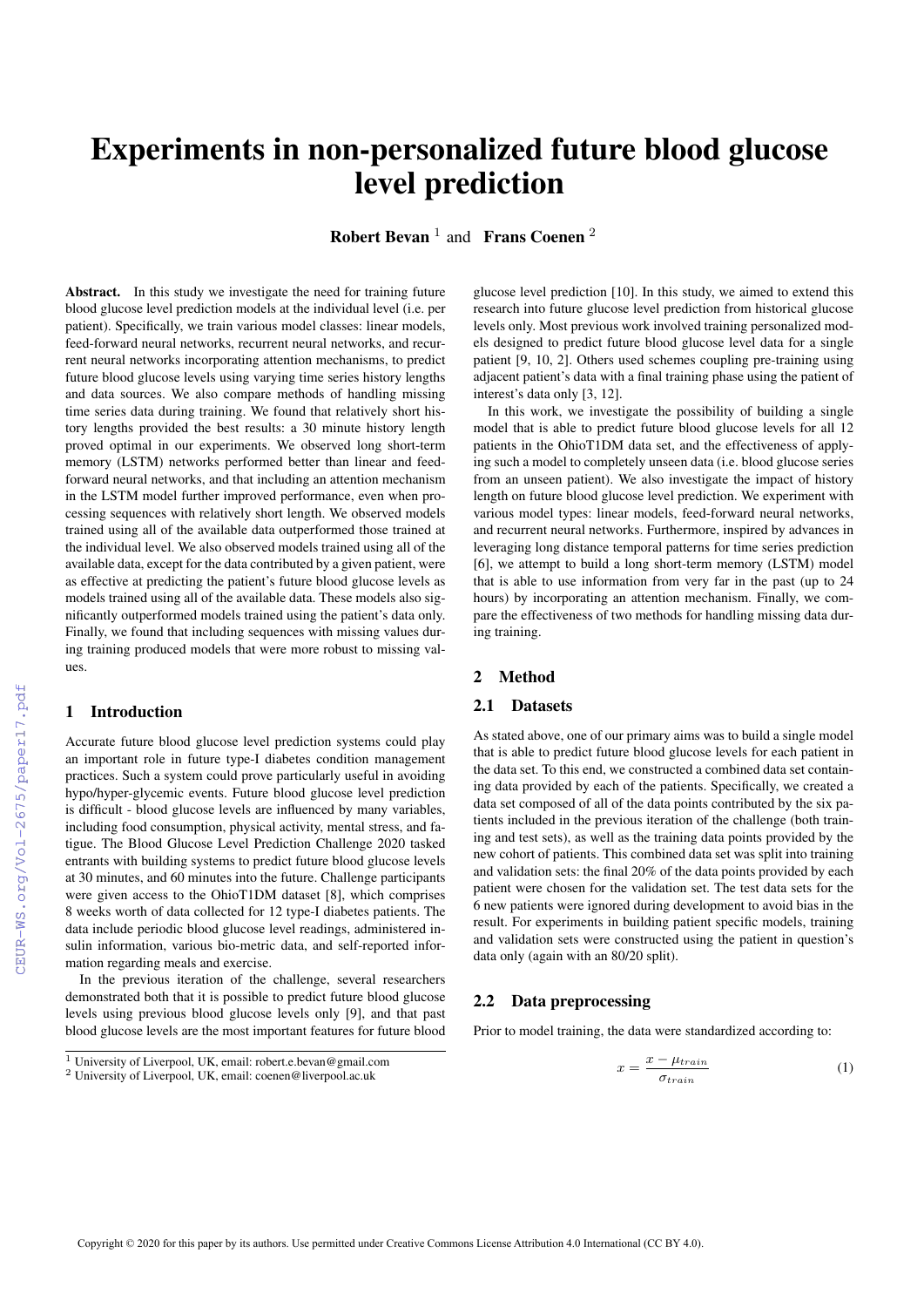| Model                   | <b>Hyper-parameters</b>                                   |  |
|-------------------------|-----------------------------------------------------------|--|
| <b>Feed-forward</b>     | # hidden units $\in \{16, 32, 64, 128, 256, 512, 1024\}$  |  |
|                         | # layers * $\in \{1, 2\}$                                 |  |
|                         | activation function $\in$ {ReLU}                          |  |
|                         |                                                           |  |
| <b>Recurrent</b>        | # hidden units $\in \{16, 32, 64, 128, 256, 512, 1024\}$  |  |
|                         | recurrent cell* $\in \{LSTM, GRU\}$                       |  |
|                         | # layers * $\in \{1, 2\}$                                 |  |
|                         | output dropout* $\in \{0, 0.1, 0.2, 0.5\}$                |  |
|                         |                                                           |  |
| <b>LSTM + Attention</b> | # $\alpha_t$ hidden units $\in \{4, 8, 16, 32, 64, 128\}$ |  |

Table 1. Lists of hyper-parameters tuned when training feed-forward, recurrent neural networks, and LSTM with attention networks. Note that not all possible combinations were tried - parameters marked with an asterisk were tuned after the optimal number of hidden units was chosen.

where  $\mu_{train}$ , and  $\sigma_{train}$ , are the mean and standard deviation of the training data, respectively. There is a non-negligible amount of data missing from the training set, which needed to be considered when preprocessing the data. We investigated two approaches to handling missing data: discarding any training sequences with one or more missing data points; and replacing missing values with zeros following standardization. It was hypothesized that the second approach may help the system learn to be robust to missing data.

#### 2.3 Model training

We experimented with linear models, feed-forward neural networks, and recurrent neural networks. Each model was trained to minimize the root mean square error (RMSE):

$$
RMSE = \sqrt{\sum_{i=1}^{n} \left(\frac{\hat{y_i} - y_i}{n}\right)^2}
$$
 (2)

where  $\hat{y}_i$  is the predicted value,  $y_i$  is the true value, and n is the total number of points in the evaluation set. Various hyperparameters were tuned when training the feed-forward and recurrent neural networks; Table 1 provides a summary. During development, each model was trained for 50 epochs using the Adam optimizer ( $\alpha$ =0.001,  $\beta_1$ =0.9,  $\beta_2$ =0.999) [5] and a batch size of 256. The final model was trained with early stopping using the same optimizer settings, and a batch size of 32, for a maximum period of 500 epochs with early stopping and a patience value of 30. Each model was trained 5 times in order to get an estimate of the influence of the random initialization and stochastic training process on the result.

Model selection and hyper-parameter tuning were performed for the 30 minute prediction horizon task. The best performing model was then trained for 60 minute prediction. Experiments were repeated for blood glucose history lengths of 30 minutes, 1 hour, 2 hours, and 24 hours.

## 2.4 Improving long distance pattern learning with Attention

It can be difficult for recurrent neural networks to learn long distance patterns. The LSTM network was introduced to address this problem

|                   | <b>RMSE</b>  |              | <b>MAE</b>   |              |
|-------------------|--------------|--------------|--------------|--------------|
| <b>Patient ID</b> | $PH=30$      | $PH=60$      | $PH=30$      | $PH=60$      |
| 540               | 21.03(0.07)  | 37.37 (0.09) | 16.64(0.1)   | 30.8(0.13)   |
| 544               | 16.14(0.12)  | 28.4(0.14)   | 12.85(0.11)  | 23.57(0.16)  |
| 552               | 15.82 (0.06) | 27.6(0.15)   | 12.43(0.12)  | 22.78 (0.16) |
| 567               | 20.29(0.08)  | 34.28 (0.18) | 15.9(0.12)   | 28.95 (0.13) |
| 584               | 20.39(0.07)  | 32.97 (0.09) | 15.99(0.03)  | 27.04 (0.07) |
| 596               | 15.7(0.03)   | 25.99(0.12)  | 12.4(0.04)   | 21.33(0.13)  |
| <b>AVG</b>        | 18.23 (2.36) | 31.1 (4.05)  | 14.37 (1.83) | 25.75 (3.43) |

|                                                                        | <b>Table 2.</b> Root mean square error and mean absolute error (mg/dl)   |  |  |  |
|------------------------------------------------------------------------|--------------------------------------------------------------------------|--|--|--|
|                                                                        | computed using the test points for each patient, at different prediction |  |  |  |
| horizons (30 minutes, and 60 minutes) for a single layer LSTM with 128 |                                                                          |  |  |  |
|                                                                        | hidden units.                                                            |  |  |  |

[4]. Even so, LSTM networks can struggle to learn very long range patterns. Attention mechanisms - initially introduced in the context of neural machine translation - have been shown to improve LSTM networks' capacity for learning very long range patterns [7, 1]. Attention mechanisms have also been applied to time series data, and have proven to be effective in instances where the data exhibit long range periodicity - for example, in electricity consumption prediction [6]. We hypothesised that blood glucose level prediction using a very long history, coupled with an attention mechanism, could lead to improved performance, due to periodic human behaviours (e.g. eating meals at similar times each day; walking to and from work e.t.c). In order to test this hypothesis, we chose the best performing LSTM configuration trained with a history length of 24 hours, without attention, and added an attention mechanism as per [7]:

$$
score(h_t, h_i) = h_t^T W h_i \tag{3}
$$

$$
\alpha_{ti} = \frac{exp(score(\mathbf{h_t}, \mathbf{h_i})}{\sum_{j=1}^{t} exp(score(\mathbf{h_t}, \mathbf{h_j}))}) \qquad (4)
$$

$$
c_t = \sum_i \alpha_{ti} h_i \tag{5}
$$

$$
a_t = f(c_t, h_t) = tanh(W_c[c_t; h_t])
$$
\n(6)

where  $score(h_t, h_i)$  is an alignment model,  $c_t$  is the weighted context vector, and  $a_t$  is the attention vector, which is fed into the classification layer (without an attention mechanism, the hidden state  $h_t$ is fed into the classification layer). The dimensionality of  $\alpha_t$  was chosen using the validation set - see Table 1 for details. We also experimented with attention mechanisms in LSTM networks designed to process shorter sequence lengths: we chose the optimal LSTM model architecture for each history length (30 minutes, 60 minutes, 2 hours), added an attention mechanism, and re-trained the model (again, the optimal  $\alpha_t$  dimensionality was chosen using the validation set).

#### 2.5 Investigating the need for personal data during training

In order to investigate the need for an individual's data when training a model to predict their future blood glucose levels, we trained 6 different models - each with one patient's training data excluded from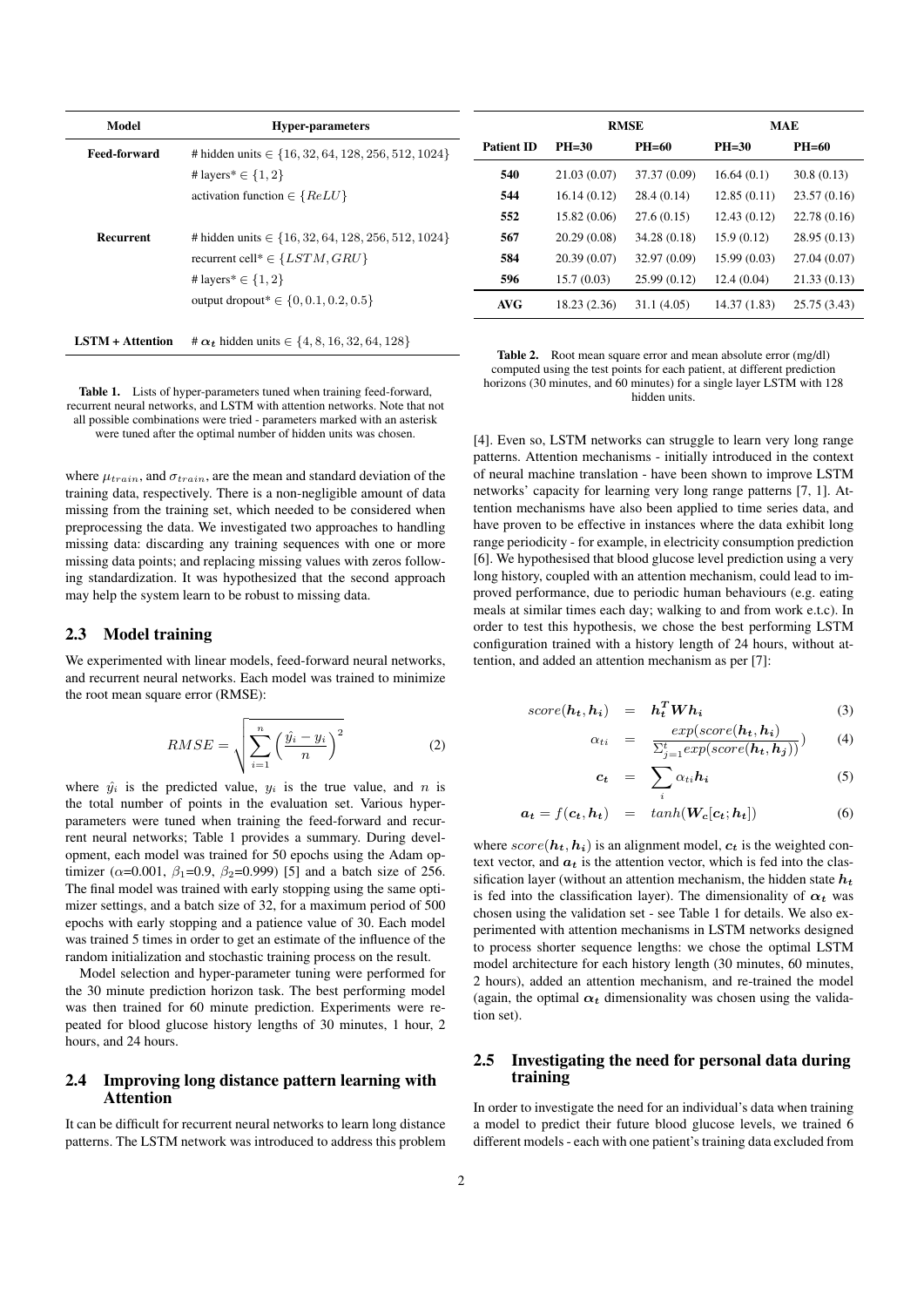Table 3. Root mean square error (mg/dl) computed using the test points for each patient, with a prediction horizon of 30 minutes for a single layer LSTM with 128 hidden units, trained using different data sets. Values listed in the first column correspond to models trained using the individual patient data only; values in the middle column correspond to models trained using data from all patients; values in the final column correspond to models trained using data from all patients except for the patient for which the evaluation is performed.

the training set - using the optimal LSTM architecture determined in previous experiments. The models were then evaluated using the test data for the patient that was excluded from the training set. We also trained 6 patient specific models, each trained using the patient's training data only. We again used the optimal architecture determined in previous experiments, but tuned the number of hidden units using the validation set in order to avoid over-fitting due to the significantly reduced size of the training set (compared with the set with which the optimal architecture was chosen). Each model was trained using the early-stopping procedure outlined in 2.3.

## 3 Results and Discussion

Our evaluation showed that recurrent models performed significantly better than both linear and feed-forward neural network models, for each history length we experimented with (p=0.05, corrected paired t-test [11]). We also found that feed-forward networks generally outperformed linear models, likely due to their ability to model nonlinear relationships. The optimal feed-forward network contained 512 hidden units. We found no difference between LSTM and gated recurrent unit (GRU) networks - remaining evaluations will be performed for LSTM recurrent networks only for simplicity. Figure 1 compares the performance of the different model types as a function of history length. For each model class we observed that performance decreased linearly with increasing history length. The LSTM appeared better able to deal with longer history lengths - the performance degradation was less severe than for the other model classes. We found a history length of 30 minutes to be optimal for each model class. The best performing LSTM model contained a single layer with 128 hidden units, and was trained without dropout. The test set results for this model are listed in Table 2.

Table 3 compares LSTM models (with the same architecture as above) trained with the following data sources: the individual patient's data only, data from all of the available patients, and data from every other patient (excluding data contributed by the patient in question). We observed that models trained using a large amount of data, but excluding the patient's data, outperformed models trained using the patient's data only (p=0.05). We also found no significant difference in performance between models trained using all of the available training data (i.e. including the patient's data) and those tr-



Figure 1. Comparison of validation set scores for linear, feed-forward, and LSTM neural networks as a function of history length.

ained excluding the patient's data, highlighting the general nature of the models. We found that including sequences with values in the training set produced models that were more robust to missing data, as evidenced by the improved RMSE scores listed in Table 4: RMSE scores were significantly improved for each patient using this approach to training (p=0.05).

Incorporating an attention mechanism further improved performance in most instances: we observed significant improvements for history lengths of 30 minutes, 60 minutes, and 2 hours (p=0.05), but not for history lengths of 24 hours. Figure 3 compares the regular LSTM and LSTM with attention performance as a function of history length. Figure 2 shows partial auto-correlation plots for 4 different patients. Interestingly, two of the patients' blood glucose data patient 540, and patient 544 - don't show any significant long term correlation, whereas the other two - patient 552, and patient 567 both exhibit significant correlation at time lags of approximately 6 and 12 hours. We observed this behaviour in half of the patients. We

| <b>Patient ID</b> | <b>Exclude missing data</b> | Include missing data |
|-------------------|-----------------------------|----------------------|
| 540               | 21.45 (0.06)                | 21.03(0.07)          |
| 544               | 16.79(0.06)                 | 16.14(0.12)          |
| 552               | 16.27(0.13)                 | 15.82(0.06)          |
| 567               | 21.19(0.1)                  | 20.29 (0.08)         |
| 584               | 21.16 (0.06)                | 20.39(0.07)          |
| 596               | 16.08(0.07)                 | 15.7(0.03)           |
| AVG               | 18.82 (2.45)                | 18.23(2.36)          |

Table 4. Root mean square error (mg/dl) computed using the test points for each patient, with a prediction horizon of 30 minutes for a single layer LSTM with 128 hidden units, trained using different methods of handling missing data. Values in the first column correspond to a model trained with full sequences only (any sequences with missing values were discarded). Values in the second column correspond to a model trained with sequences including missing values - missing values were replaced with zeros following standardization.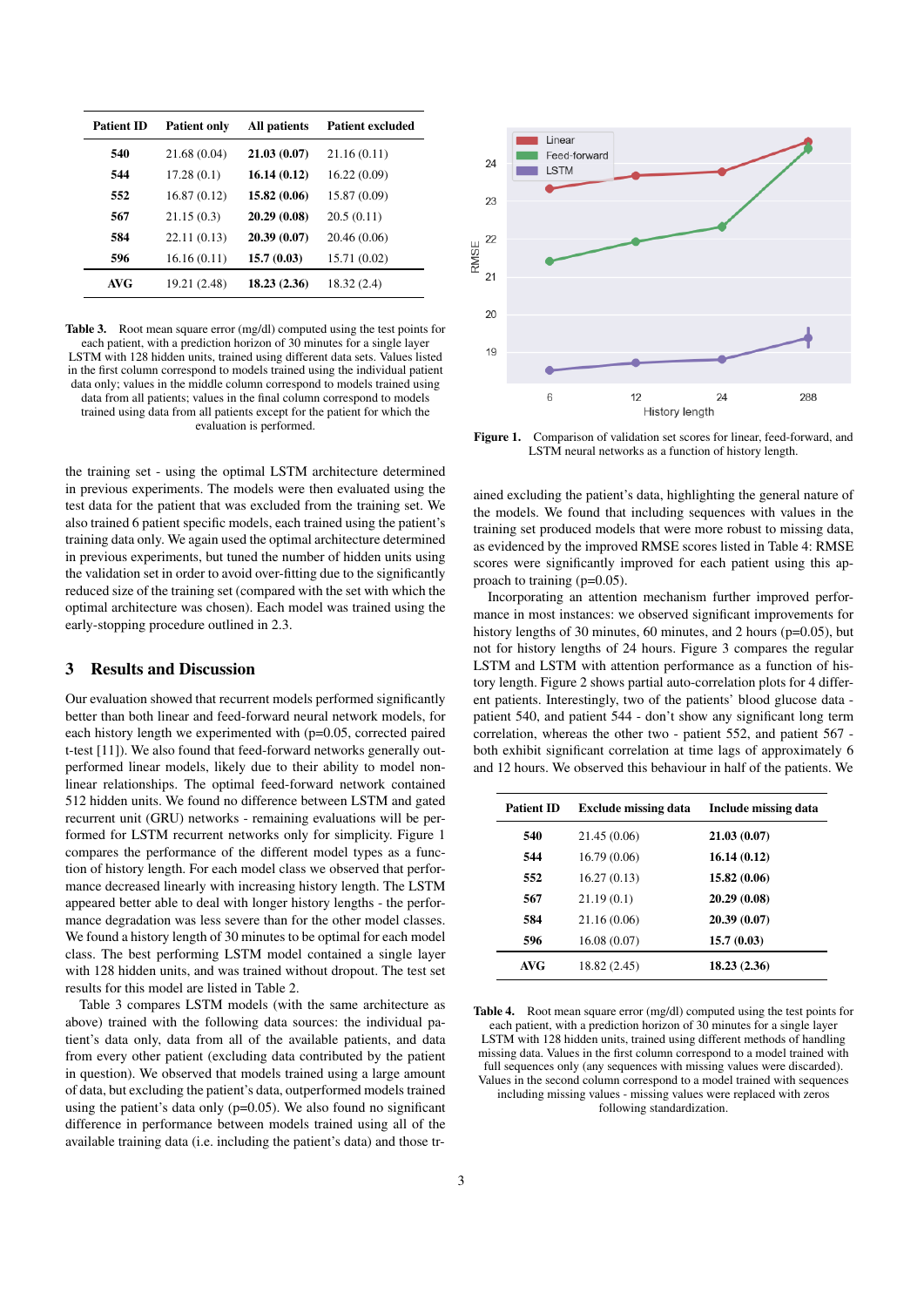

Figure 2. Partial auto-correlation plots for 4 different patients. The patients in the top row exhibit short term patterns only, but those in the bottom row show significant correlations at time lags of approximately 6 and 12 hours.

also observed correlations at even greater time lags, corresponding to multiples of 6 hours. The difference in the patients' partial autocorrelation plots suggests it may be sub-optimal to train an attention mechanism using each patient's data at once, and that training at the patient-level may enable the model to learn very long range patterns. Furthermore, while we were able to train an LSTM model with a history length of 30 minutes that generalized across all patients, it may be the case that short range blood glucose patterns are quite ge-



Figure 3. Comparison of validation set RMSE scores (prediction horizon  $= 30$  minutes) for LSTMs and LSTMs incorporating an attention mechanism as a function of history length.

neral, and long range patterns are more personalized, and tuning the history length per patient could improve prediction performance. All of the results presented in this section can be reproduced using publicly available code<sup>3</sup>.

# 4 Conclusion

In this study we showed that it is possible to train a single LSTM model that is able to predict future blood glucose levels for each of the different patients whose data are included in the OhioT1DM data set. We also demonstrated that an individual patient's data is not required during the training process in order for our model to effectively predict the patient's future blood glucose levels. Furthermore we showed that incorporating an attention mechanism in the LSTM improved performance, and that including sequences with missing values during training produced models that were more robust to missing data.

<sup>3</sup> https://github.com/robert-bevan/bglp